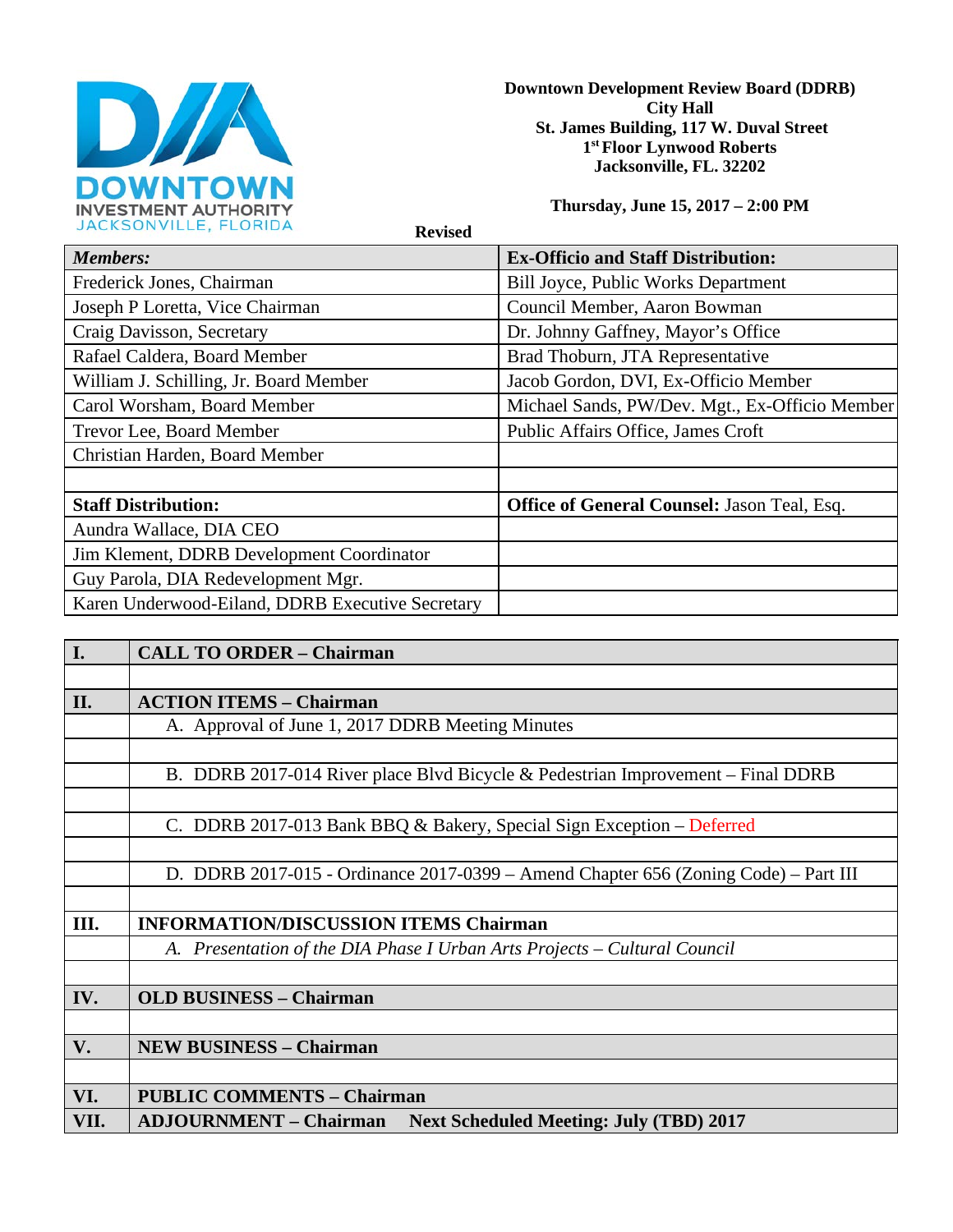

**Downtown Development Review Board (DDRB)**

**Ed Ball Building, 214 N Hogan Street Training Room, 1st Floor**

*Thursday, June 15, 2017 - 2:00 p.m.*

# *MEETING* **MINUTES**

**Board Members Present:** F. Jones, Chair; J. Loretta Vice Chair; R. Caldera; C. Harden; B. Schilling and C. Worsham.

**Board Members Not Present:** C. Davisson and Trevor Lee

**DIA Chairman Present:** Jim Bailey

**DIA Staff Present:** Aundra Wallace, CEO; Guy Parola, Operations Manager; Jim Klement, Development Redevelopment Coordinator and Karen Underwood-Eiland Assistant

**Representing Office of City Council:** Council President Lori Boyer

**Representing Office of the Mayor:** None

**Representing Office of General Counsel:** Jason Teal

**I. CALL TO ORDER**

**Meeting Convened: 2:00 p.m.** 

Chairman Jones called the meeting to order at 2:07 p.m. and the members identified themselves for the record.

Chairman Jones asked anyone wishing to speak on a particular project to complete a public speaker card and deliver to Karen Underwood. He also reminded Board Members to disclose if they had any ex-parte communication with any of the applicants presenting projects today or conflicts of interest prior to the item being addressed by the Board.

# **II. ACTION ITEMS**

# **A. APPROVAL OF THE JUNE 1, 2017 DDRB MEETING MINUTES**

**A MOTION WAS MADE BY BOARD MEMBER LORETTA AND SECONDED BY BOARD MEMBER HARDEN APPROVING THE JUNE 1, 2017 DDRB MEETING MINUTES.** 

# **THE MOTION PASSED UNANIMOUSLY 5-0.**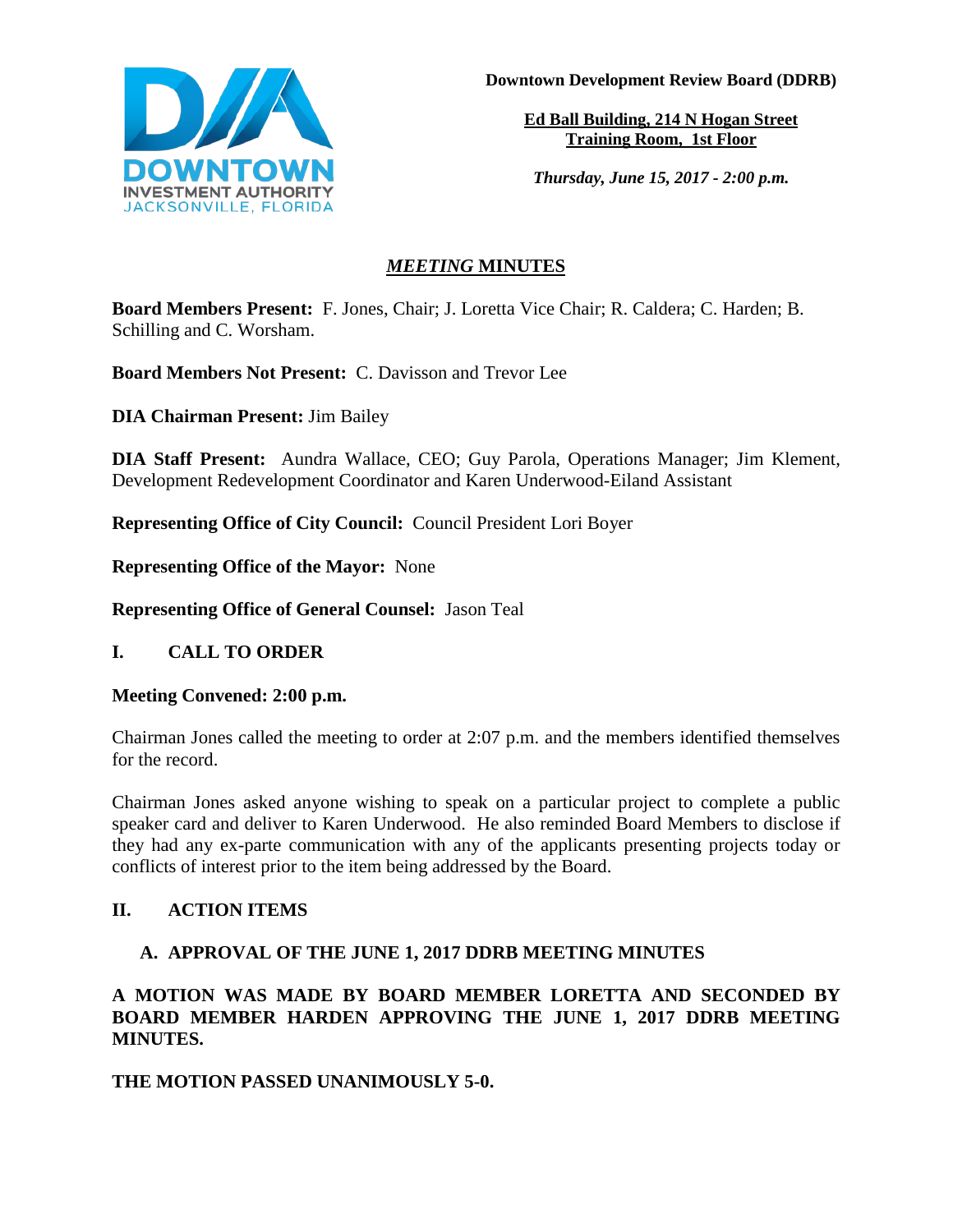Downtown Development Review Board (DDRB) – Regular Meeting Thursday, June 15, 2017 Page 2 of 3

Board Member Caldera entered the proceedings.

### **B. DDRB APPLICATION 2017-014: RIVERPLACE BOULEVARD BICYCLE & PEDESTRIAN IMPROVEMENT – FINAL DDRB APPROVAL**

Jim Klement provided an overview of the project. Application 2017-014 is before the DDRB seeking final approval for the proposed bicycle and pedestrian improvement to River place Boulevard from the Main Street to Prudential Drive.

Nicholas Mousa AICP; Director, Florida Market Initiatives provided the PowerPoint presentation to the Board. Matthew Bolyard, Sr. Project Engineer and Kevin Aust, Landscape Architect was also present.

The floor was opened for public comments and then closed due to no public comments.

Council President Lori Boyer, District 5 stated that this project is the result of a series of public meetings that were held when JTA was considering their BRT line. She commented about the signage and asked the board to replicate signage in other river walk access point locations. She is looking forward to its implementations soon.

CEO Wallace discussed urban art in the Southbank. He noted that once the North bank project was completed, another conversation can be made about the success in the area of what was done in regards to potential urban art in the Southbank.

Chairman Jones asked if anyone was present from Public Works for comments. Mr. Mousa responded that the conversation was had about the connection of bicycle facilities. COJ Traffic engineer is not willing to take that on without seeking the approval first.

**A MOTION WAS MADE BY BOARD MEMBER LORETTA AND SECONDED BY BOARD MEMBER SCHILLING CONFIRMING FINAL APPROVAL FOR A DEVIATION TO SEC 656.361.20 PREVIOUSLY APPROVED VIA DDRB APPLICATION 2016-03.** 

#### **THE MOTION PASSED UNANIMOUSLY 6-0-0.**

**A MOTION WAS MADE BY BOARD MEMBER WORSHAM AND SECONDED BY BOARD MEMBER LORETTA RECOMMENDING FINAL APPROVAL FOR DDRB APPLICATION 2017-017, RIVERPLACE BOULEVARD BICYCLE & PEDESTRIAN IMPROVEMENT** 

#### **THE MOTION PASSED UNANIMOUSLY 6-0-0.**

**C. DDRB 2017-015 ORDINANCE 2017-0399 AMEND Chapter 656 (ZONING CODE) PART III**